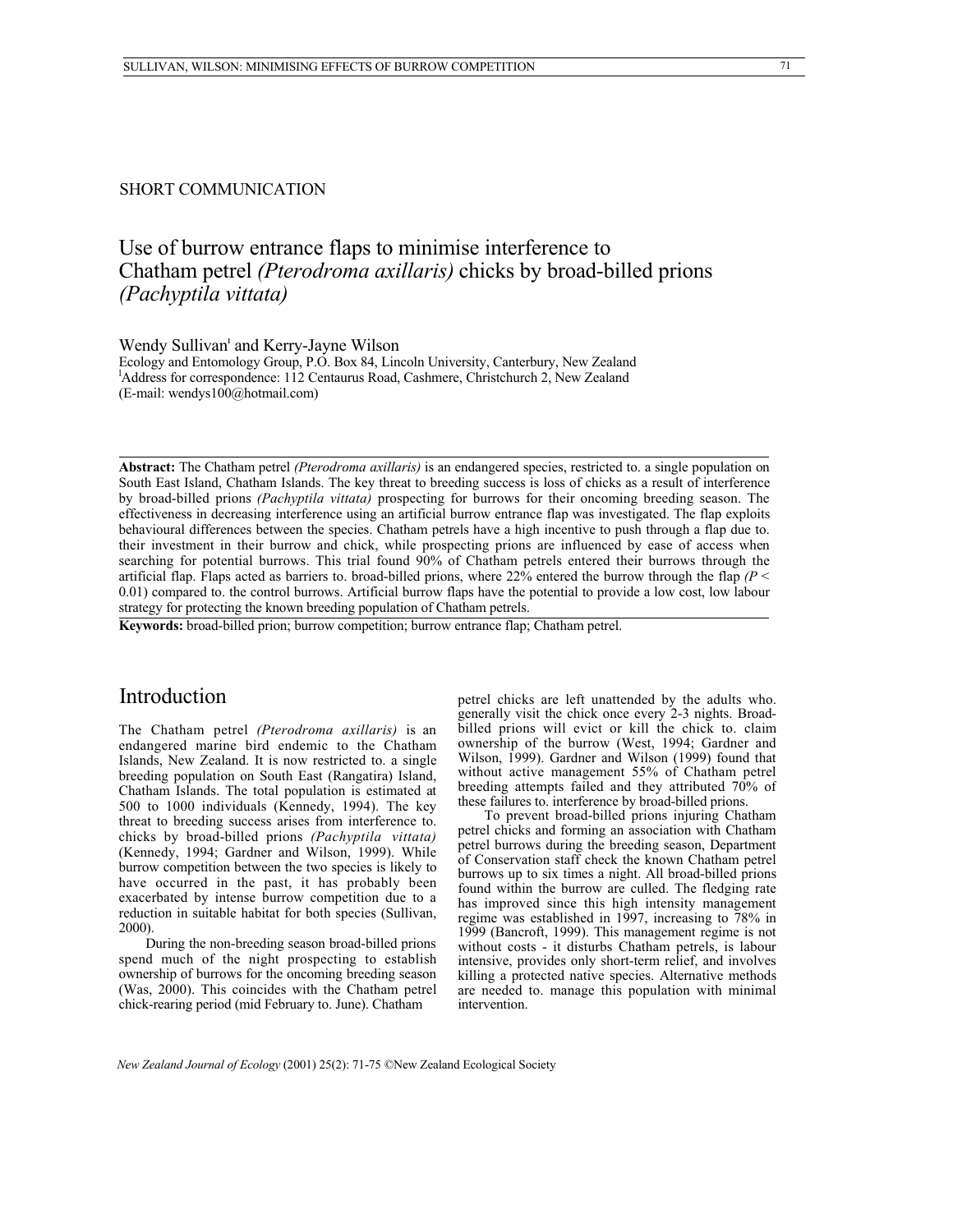The impacts of burrow competition in seabirds of different sizes have been reduced in the past by artificially reducing the size of the burrow entrance, excluding the larger competitors (Wingate, 1977; Ramos *et. al.,* 1997). Reducing the size of the entrance is not an option in this situation as broad-billed prions and Chatham petrels are both approximately 200 g (Marchant and Higgins, 1990). Behavioural differences between the two species could be exploited, due to the different stages of their annual life cycles.

Our research trialed artificial burrow entrance flaps attached to the entrance of Chatham petrel burrows, to investigate their effectiveness at determining broadbilled prions from entering burrows. The flap is attached after hatching, when presumably the adult has a high incentive to push through the flap. Prospecting broadbilled prions may be influenced by the conspicuousness of a burrow entrance or ease of access when searching for potential burrows. Gardner and Wilson (1999) suggest that larger, easily accessible burrows may be invaded by broad-billed prions more frequently than burrows with smaller or less conspicuous entrances. If so, they are likely to be deterred from entering burrows by burrow entrance flaps.

## Methods

#### **Study site**

Chatham petrel observations took place in the Kokopu Creek catchment on South East Island, where the majority of the known Chatham petrel burrows are situated. The broad-billed prion trials used the artificial broad-billed prion burrows set up by Was (1999) in Woolshed Bush. These sites are vegetatively similar and have been described in detail in Sullivan (2000). The trials were kept separate due to the possibility of inducing increased interference to Chatham petrel chicks by broad-billed prions that had been discouraged from entering their own burrows by the flaps.

### Two designs were fitted to a 30 mm length of 110

**Burrow entrance flap design**

mm Marley drainflo novapipe using a 90-114 mm hose clasp. The 'neoprene' flap was made from 2 mm neoprene, with an inverted T cut, 70 mm x 70 mm in length, aligned with the botttom of the novapipe (Figure la).The 'tyre' flap was made with 1 mm thick mountain bike inner tube, cut into four 25 mm strips. The two inner cuts were 80 mm and the two outer cuts were 70 mm (Figure 1b). The trials took place on South East Island from 15 February to 12 April 1999.

### **Chatham petrel burrow flap trial**

To measure the response of Chatham petrels to the burrow entrance flaps, 21 artificial burrows from the total of 54 known breeding burrows with chicks were selected. A simultaneous Department of Conservation trial on alternative burrow protection methods reduced the number of available burrows and meant that burrows could not be selected randomly. However, treatments were randomly allocated to the 21 study burrows (control: $n = 12$ , 'neoprene':  $n = 16$ , 'tyre':  $n = 15$ ).

A 3 m circular quadrat was marked out around the burrow entrance. Each observer watched one urrow per night, for three to five hours beginning at dusk. Behaviour was observed through a night-vision scope (Zenit NVI00 and Apple Nightspy) approximately 5 m from the burrow entrance.

A pre-treatment phase was completed on 10 petrels using a digital timer to determine the mean time a petrel from 1 m away took to enter its burrow. The mean number of attempts taken by each bird to enter was recorded. The term 'attempt' was defined as when a petrel looked into the burrow entrance when within approximately 0.05 m. These values helped us determine the extent to which the Chatham petrels were disturbed by the flap during the treatment stage.

During the treatment phase, burrows were observed for three visits by the same Chatham petrel to determine the extent of habituation. This gave an indication of whether their tolerance changed with increased familiarity to the flaps. Observations ceased after five nights if the bird did not visit the burrow during the observation period. The members of the pair were distinguished by a coloured paint stripe on the head that allowed identification without the birds being handled. The lid of the artificial burrow was raised to identify the Chatham petrel 20 minutes after the adult had entered to allow time for the chick to be fed undisturbed. The bird was identified using low intensity torch light. If the petrel appeared to be distressed and refused to enter the burrow after approximately 7 minutes, twice the typical time determined from the pre-treatment phase, the flap was

**Figure 1.** Artificial burrow flaps trialed on Chatham petrels and broad-billed prions, South East Island, 15 February - 12 April 1999. a. 'Neoprene' flap made with 2 mm neoprene with an inverted T cut; b. 'Tyre' flap made with 1 mm thick bike inner tube cut into four 25 mm strips.

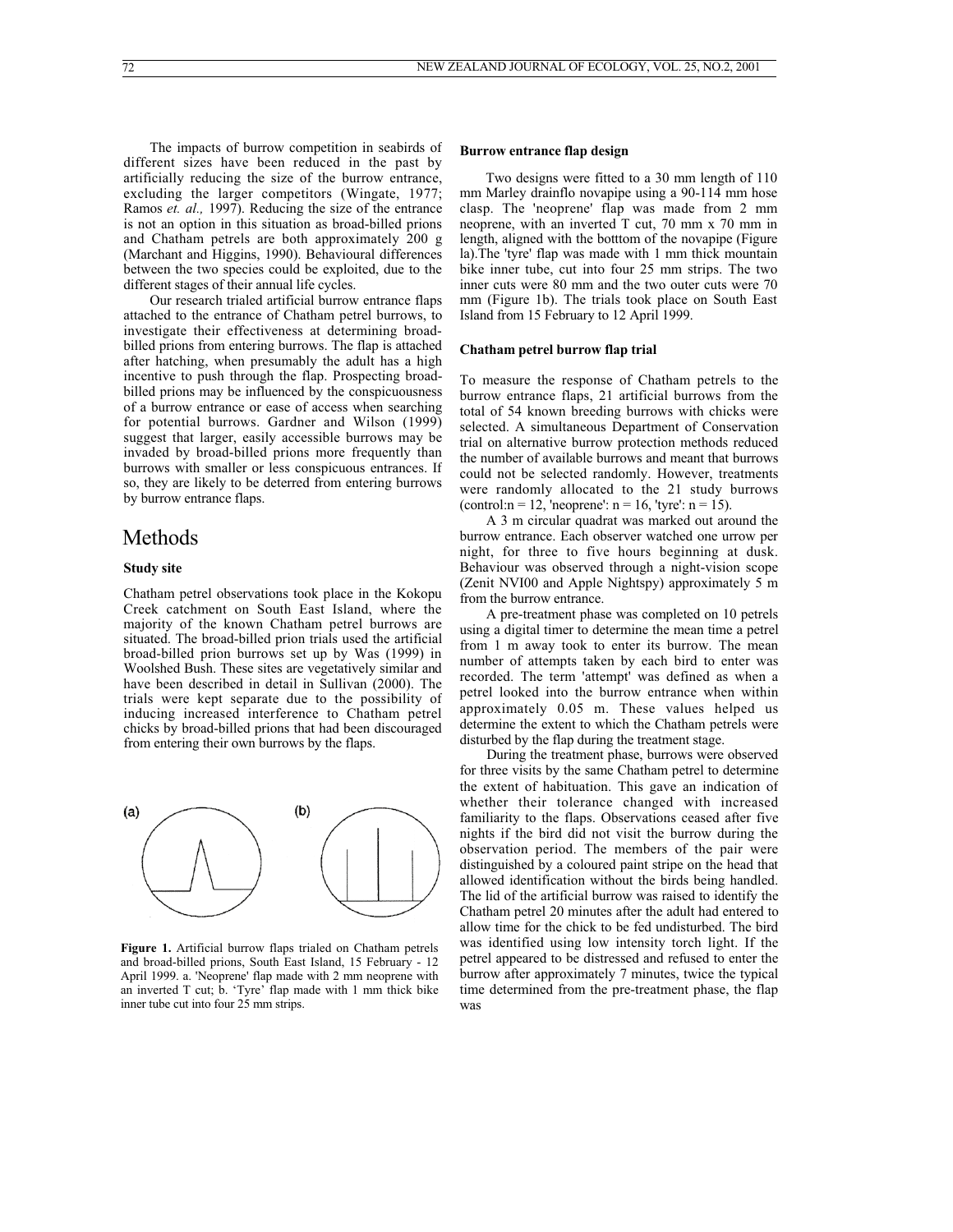gently pulled away using an attached string. The flaps were only in place while observers were present.

Observations on a control burrow occurred simultaneously with a treatment burrow. The data were analysed using analysis of variance and Fisher's least significant difference tests in SYSTAT.

#### **Broad-billed prion burrow flap trial**

To measure the effectiveness of flaps in preventing broad-billed prions from entering burrows, 47 artificial broad-billed prion burrows were used. These burrows were used and described by Was (1999).

A pre-treatment phase of 20 days established the natural visitation rates to burrows. For the treatment phase, 20 burrows had a flap attached (10 of each design) with 27 burrows as control burrows. To monitor movement into the burrow and therefore the effectiveness of the flap, a 'fence' made of sticks was placed inside the entrance and if displaced it indicated the burrow had been entered. This technique is often used for monitoring petrel burrows (e.g., Bartle, 1968), as it avoids unnecessary disturbance. It did not prevent broad-billed prions from entering the burrows. The fences were checked and if necessary replaced at approximately 0100 to 0200 hrs and again after dawn. Any unbanded broad-billed prion found within a burrow was banded. The bird was returned to the burrow via the tunnel rather than via the burrow lid as this is considered less stressful (Gardner and Wilson, 1999), unless a flap was attached, in which case it was returned via the burrow lid to avoid induced habituation. The treatments were randomly allocated and swapped every 12 days as some burrows were already occupied. This meant that those birds would have greater incentive to push through and would have a faster rate of habituation to the flaps than broad-billed prions prospecting at Chatham petrel burrows.

Birds found within the burrows were categorised as 'occupiers' or 'prospectors'. Occupiers were broad-billed prions that had been found in that burrow two or more times. Data from Was (1999) gave the occupancy history for individual burrows for four years. The frequency with

which broad-billed prions entered treatment and control burrows was compared and data were analysed using analysis of variance on SYSTAT.

### Results

### **Chatham petrel trial**

During several preliminary trials using variations on the basic flap design, we established that it was important the opening of the flap aligned with the bottom of the novapipe. This lets the bird push through the flap and allows movement of plant material and soil in and out of the entrance. These preliminary trials are described in detail in Sullivan (2000) and are not described further here.

Both burrow entrance flap designs significantly increased the time it took for Chatham petrels to enter their burrows (Fisher's LSD test:  $P < 0.01$ ) compared to the control burrows. The flap did not cause the number of attempts to differ significantly (one-way ANOVA, *F3*  $= 1.69$ ,  $P = 0.18$ ), and 90% of Chatham petrels went through the flap compared to 100% through the control burrows (Table 1). We were not able to test whether the three petrels that did not enter would have entered in subsequent visits. The response of Chatham petrels to the neoprene and tyre designs were not significantly different (Fisher's LSD test:  $P = 0.81$ ).

Natural behaviour of a Chatham petrel around its burrow entrance without the flap attached was highly variable. Time to enter the control burrows ranged from 11 seconds to 5.20 minutes, and the number of attempts to enter ranged from 1 to 12.

#### **Broad-billed prion trial**

There was a highly significant decrease in the frequency at which broad-billed prions entered treatment versus control burrows (One-way ANOYA,  $F_3 = 24.27$ ,  $P \leq$ 0.01), with a reduction of 80% for the neoprene design and 73% for the tyre design (Table 2).

For the neoprene flap trial, the majority of broadbilled prions found in the burrows were occupiers. Within

|                                 | Mean time<br>(min) | Mean number<br>of attempts <sup>2</sup> | $%$ of burrows<br>entered |    |  |
|---------------------------------|--------------------|-----------------------------------------|---------------------------|----|--|
| Control burrows<br>Flap designs | 0.52               |                                         | 100                       |    |  |
| 'neoprene'                      | $2.05**$           | 4 NS                                    | 88                        | 16 |  |
| 'tvre'                          | $2.21$ **          | 2 NS                                    | 93                        |    |  |

<sup>1</sup> Time taken, from 1 m from burrow entrance, to enter burrow.

 $2^2$  Number of times bird looked into entrance from within 0.05 m.

<sup>3</sup> 'Neoprene' design made with 2 mm neoprene with an inverted 'T' cut (Figure la). Tyre' design made with 1 mm bike tyre inner tube, cut into four 25mm wide strips (Figure 1b).

Significance:  $NS = P > 0.05$ ;  $* = P < 0.05$ ;  $* = P < 0.01$ .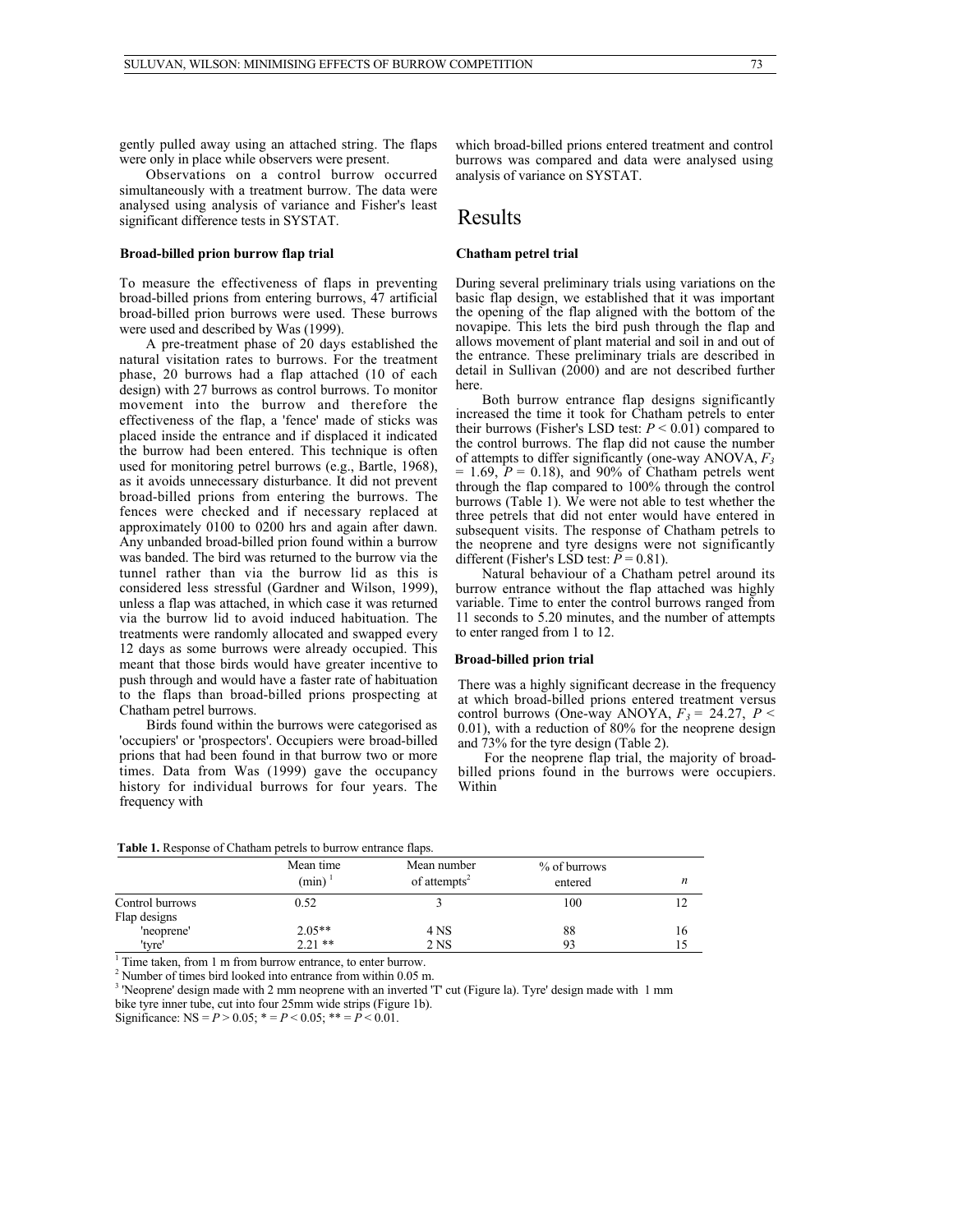|                                     | <b>Burrows</b><br>entered $\frac{6}{6}$<br>decrease cf.<br>control) | Occupiers<br>$\binom{0}{0}^1$ | Prospectors<br>$\binom{0}{0}^2$ | Unknown<br>$(\frac{9}{6})^3$ |
|-------------------------------------|---------------------------------------------------------------------|-------------------------------|---------------------------------|------------------------------|
| Control burrows<br>flap designs $4$ | 271                                                                 | 30                            | 7.8                             | $62.2$<br>18.2               |
| 'neoprene'                          | 11 $(80\%)$                                                         | 63.6                          | 18.2                            | 54.3                         |
| 'tyre'                              | 35(73%)                                                             | 37.1                          | 8.6                             |                              |

**Table 2.** Effect of burrow entrance flaps on the frequency burrows were entered by broad-billed prions.

 $\geq$  2 recorded visits in one burrow by same bird over 4 seasons (data also from Was, 2000).

2 Broad-billed prion found in burrow in which it has never previously been recorded.

3 Burrow had been entered but no broad-billed prion found.

4 As described in Table 1.

the control burrows and those with the tyre flap attached, the majority *of* the birds that entered were not found in the burrows, thus the status of these birds was unknown.

### Discussion

### **Response of Chatham petrels to entrance flaps**

Behavioural differences between two species of seabird are not known to have been used to minimise the effects of burrow competition. Our research shows that manipulating behavioural differences has the potential to be an effective management tool for alleviating burrow competition.

Burrow entrance flaps do not prevent adult Chatham petrels from entering their own burrows. Chatham petrels were affected by the flap, as shown by the increased time it took to enter the burrow. However, this does not appear to be detrimental as the number of attempts to enter the burrow did not change, and the majority of Chatham petrels still entered. Of the 19 Chatham petrels trialled, three did not enter through the flap. Of these, one Chatham petrel pulled off the flap, which was not secured properly, and entered, and one Chatham petrel refused to enter despite previously entering the burrow through the flap. Due to time and permit restrictions, we were not able to test whether these Chatham petrels would have refused to enter with subsequent visits or if tolerance to the flap would increase. In a subsequent trial using Pycroft's petrel *(P. pycrofti)* outlined in Wilson (2000), the flaps had no detrimental effect and 25 out of 26 chicks fledged successfully.

Currently, the Department of Conservation's management strategy is to attach the flap after the egg has hatched and remove it before the Chatham petrel chicks first leave the burrow. However, the stage in the breeding cycle at which the flap is attached may have a significant influence on subsequent behaviour by Chatham petrels. Nest-site tenacity is generally high in Procellariiformes (Thibault, 1994). Petrels tend to return

to the same nest during successive breeding seasons, the nest providing a focal point for partners to meet (Warham, 1990). The following questions need to be answered. Would the incentive to push through the flap lessen if the flap was attached before the breeding season? If the flap had been on for the majority of the previous season, would the Chatham petrel recognise its own burrow the following season if the flaps were not attached until after incubation? Severe disturbances to nest sites may cause shifts to new nest sites. Such shifts could result in the break-up of pairs and consequently lower reproductive success (Morse and Kress, 1984; Warham, 1990). Long-term trials are important to ensure that the flap does not disrupt mate and burrow fidelity, and cause burrow swapping in succeeding seasons. Ideally, the flap should be in place all year round to prevent problems in burrow recognition, minimising the likelihood of induced burrow. shifts.

Chicks of many petrel species leave the burrow at night some time before fledging to exercise and orientate with their surroundings (Harper, 1976; Warham, 1990). The timing of this behaviour varies with species. For example, fairy prion chicks first leave the burrow about 52 hours before departure (Harper 1976), and black petrel chicks 10 nights prior to fledging (Imber 1987). Incidental observations suggest Chatham petrel fledglings start leaving the burrow at approximately IS days prior to fledging (P. Gardner, Lincoln University, N.Z., *pers. comm.).* The flap may prevent the chick leaving, disrupting exploratory behaviour, or prevent the chick from returning to the chamber, causing it to leave the burrow prematurely.

Burrow entrance flaps may change burrow microclimate, reducing airflow, increasing humidity, temperature, ammonia and carbon dioxide levels, which could have detrimental impacts on chick respiration and growth. However, many petrel species have deep chambers and petrels often block their entrances with leaf material while the adult is in occupancy (Warham, 1990), consequently airflow may be naturally limited. Chatham petrels cover their entrances with leaf material